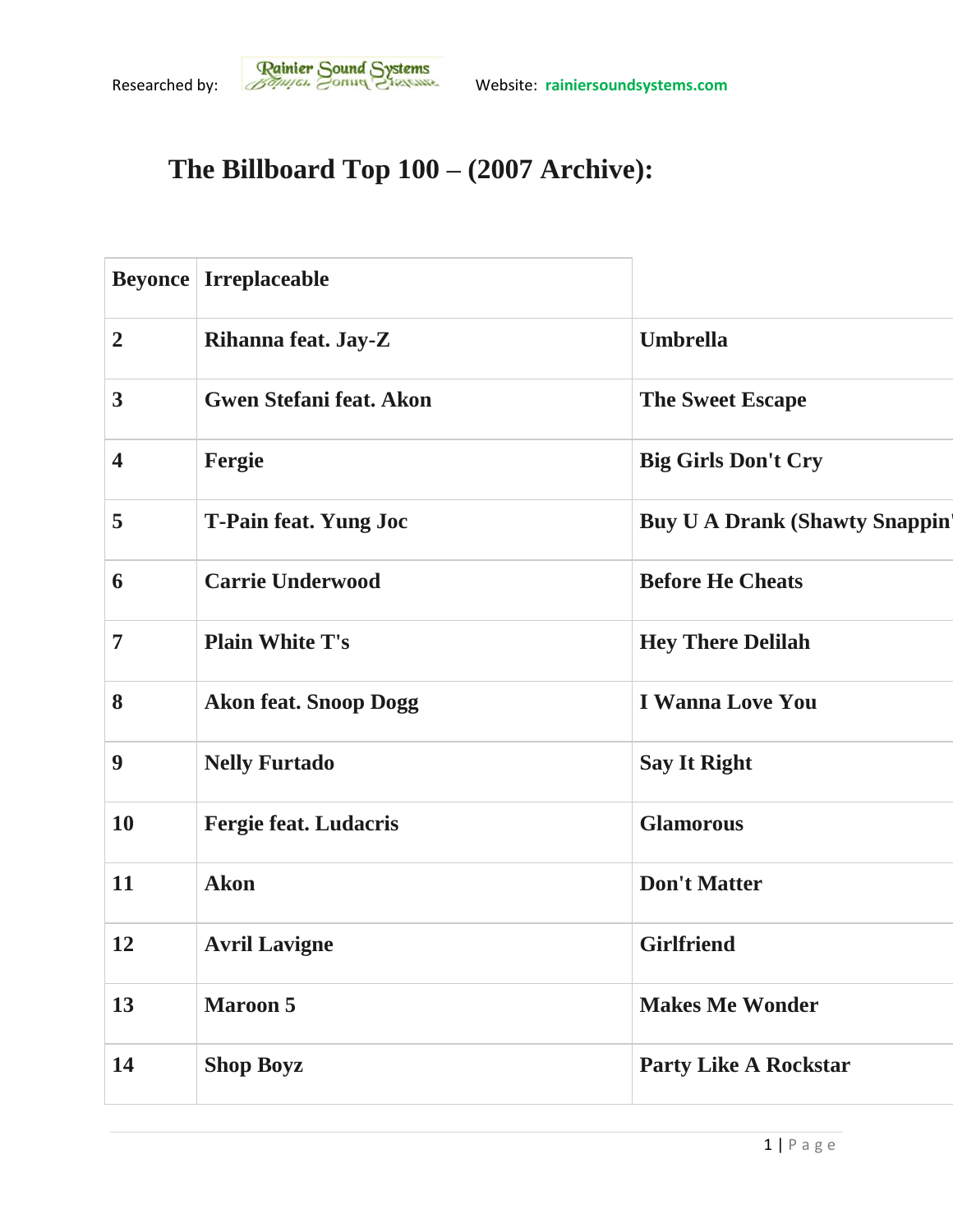| 15 | <b>Akon feat. Eminem</b>                                             | <b>Smack That</b>                                       |
|----|----------------------------------------------------------------------|---------------------------------------------------------|
| 16 | <b>Mims</b>                                                          | This Is Why I'm Hot                                     |
| 17 | <b>Daughtry</b>                                                      | It's Not Over                                           |
| 18 | <b>Timbaland feat. Keri Hilson</b>                                   | The Way I Are                                           |
| 19 | Fergie                                                               | <b>Fergalicious</b>                                     |
| 20 | <b>Soulja Boy Tell'em</b>                                            | <b>Crank That (Soulja Boy)</b>                          |
| 21 | <b>Timbaland feat. Nelly Furtado and Justin</b><br><b>Timberlake</b> | <b>Give It To Me</b>                                    |
| 22 | <b>Justin Timberlake</b>                                             | <b>What Goes AroundComes Arou</b>                       |
| 23 | <b>Gym Class Heroes feat. Patrick Stump</b>                          | <b>Cupid's Chokehold/Breakfast In</b><br><b>America</b> |
| 24 | Fray                                                                 | <b>How To Save A Life</b>                               |
| 25 | <b>Daughtry</b>                                                      | Home                                                    |
| 26 | <b>Justin Timberlake feat. T.I.</b>                                  | <b>My Love</b>                                          |
| 27 | <b>Kanye West</b>                                                    | <b>Stronger</b>                                         |
| 28 | <b>Jim Jones</b>                                                     | We Fly High                                             |
| 29 | <b>Pink</b>                                                          | $U + Ur$ Hand                                           |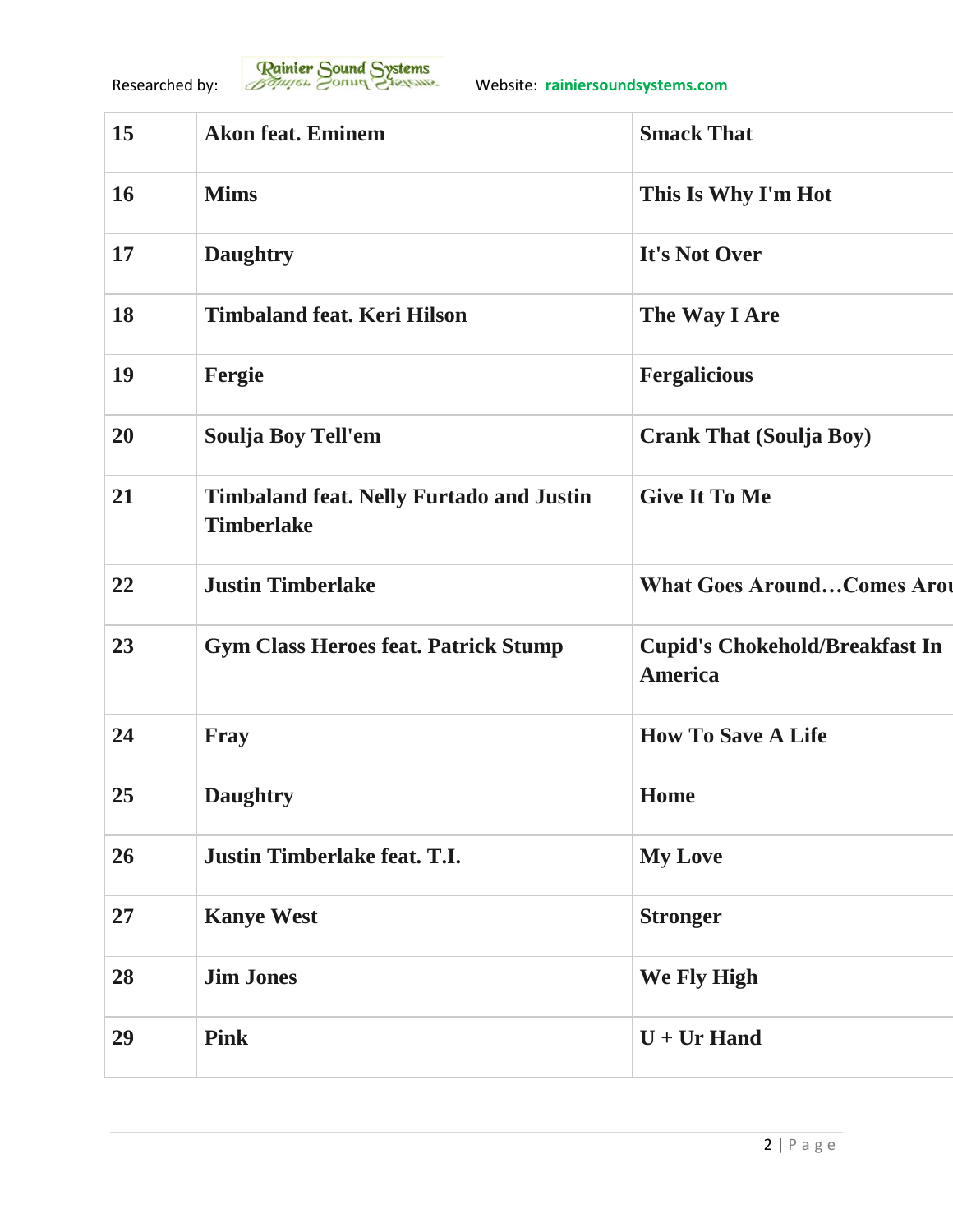| 30 | Unk                                 | <b>Walk It Out</b>                       |
|----|-------------------------------------|------------------------------------------|
| 31 | <b>Sean Kingston</b>                | <b>Beautiful Girls</b>                   |
| 32 | <b>Fall Out Boy</b>                 | This Ain't A Scene, It's An Arms<br>Race |
| 33 | <b>T-Pain feat. Akon</b>            | <b>Bartender</b>                         |
| 34 | <b>Huey</b>                         | Pop, Lock and Drop It                    |
| 35 | <b>Ludacris feat. Mary J. Blige</b> | <b>Runaway Love</b>                      |
| 36 | <b>Nickelback</b>                   | <b>Rockstar</b>                          |
| 37 | <b>Fall Out Boy</b>                 | <b>Thnks Fr Th Mmrs</b>                  |
| 38 | <b>Linkin Park</b>                  | <b>What I've Done</b>                    |
| 39 | <b>Justin Timberlake</b>            | <b>Summer Love</b>                       |
| 40 | Lloyd feat. Lil' Wayne              | You                                      |
| 41 | <b>Elliott Yamin</b>                | <b>Wait For You</b>                      |
| 42 | Diddy feat. Keyshia Cole            | <b>Last Night</b>                        |
| 43 | <b>Fat Joe feat. Lil Wayne</b>      | <b>Make It Rain</b>                      |
| 44 | <b>Fabolous feat. Ne-Yo</b>         | <b>Make Me Better</b>                    |
| 45 | <b>Omarion</b>                      | <b>Ice Box</b>                           |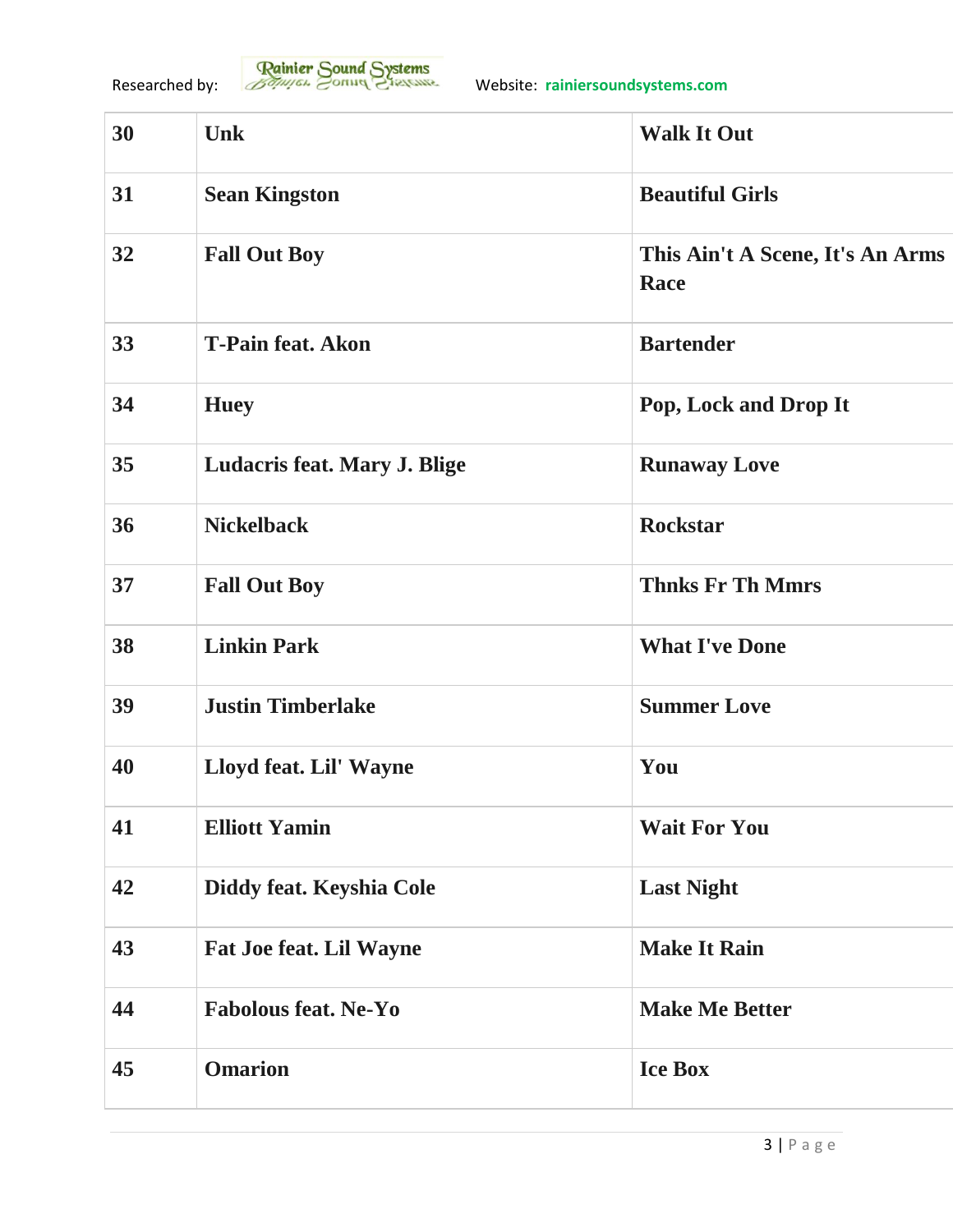| 46 | <b>Hinder</b>                                                | <b>Lips Of An Angel</b>              |
|----|--------------------------------------------------------------|--------------------------------------|
| 47 | <b>John Mayer</b>                                            | <b>Waiting On The World To Chang</b> |
| 48 | <b>Robin Thicke</b>                                          | <b>Lost Without U</b>                |
| 49 | R. Kelly Or Bow Wow (feat. T.I. and T-Pain)                  | I'm A Flirt                          |
| 50 | <b>Nickelback</b>                                            | <b>If Everyone Cared</b>             |
| 51 | <b>Lloyd</b>                                                 | <b>Get It Shawty</b>                 |
| 52 | <b>Red Jumpsuit Apparatus</b>                                | <b>Face Down</b>                     |
| 53 | <b>Baby Boy Da Prince feat. Lil Boosie</b>                   | The Way I Live                       |
| 54 | <b>Bow Wow feat. Chris Brown and Johnta</b><br><b>Austin</b> | <b>Shortie Like Mine</b>             |
| 55 | <b>All-American Rejects</b>                                  | It Ends Tonight                      |
| 56 | <b>Hurricane Chris</b>                                       | A Bay Bay                            |
| 57 | $Ne-Yo$                                                      | <b>Because Of You</b>                |
| 58 | <b>Bone Thugs-N-Harmony feat. Akon</b>                       | <b>I</b> Tried                       |
| 59 | <b>My Chemical Romance</b>                                   | <b>Welcome To The Black Parade</b>   |
| 60 | Plies feat. T-Pain                                           | <b>Shawty</b>                        |
| 61 | <b>Snow Patrol</b>                                           | <b>Chasing Cars</b>                  |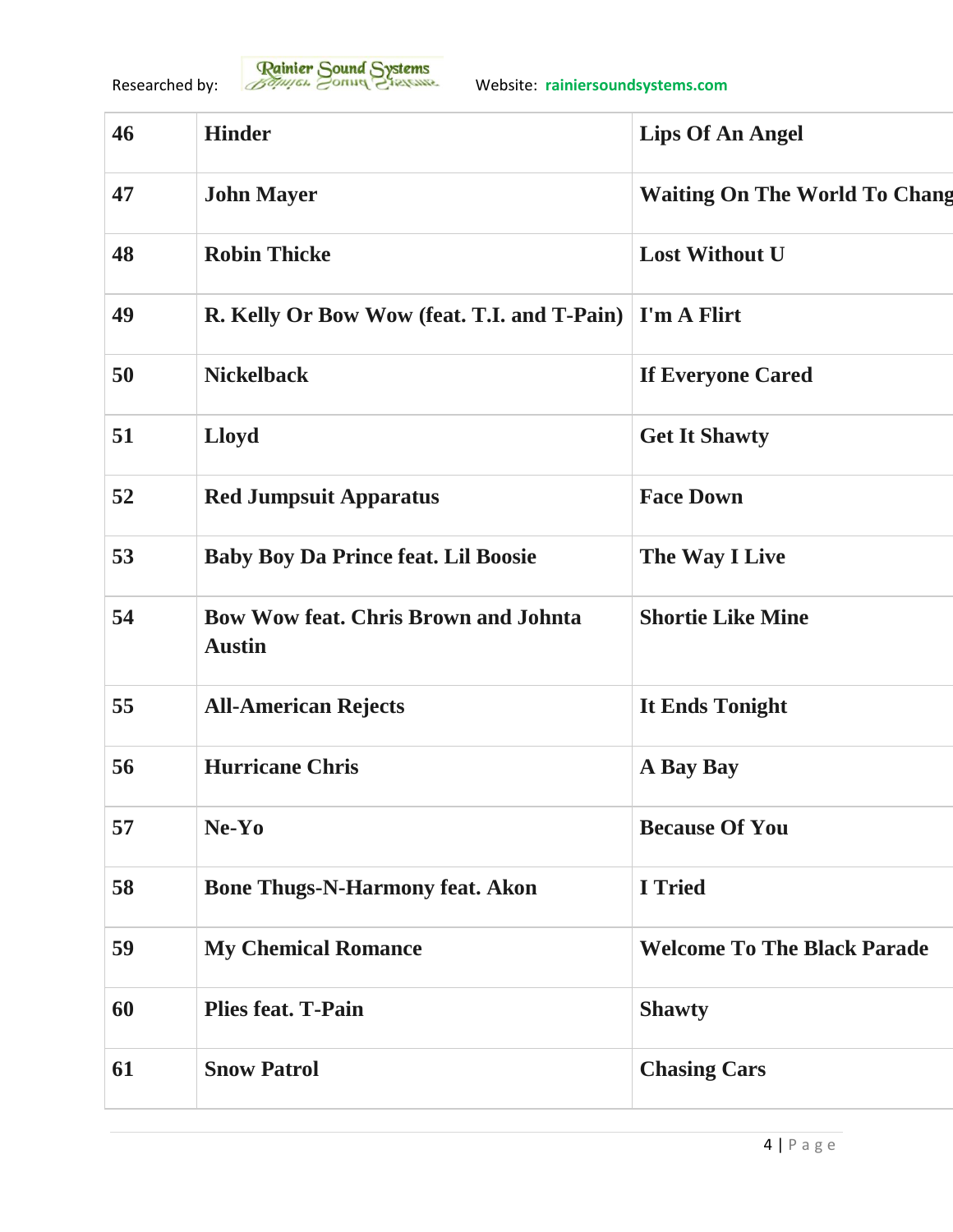| 62 | <b>Beyonce and Shakira</b>                   | <b>Beautiful Liar</b>             |
|----|----------------------------------------------|-----------------------------------|
| 63 | <b>Justin Timberlake</b>                     | <b>Sexyback</b>                   |
| 64 | <b>Avril Lavigne</b>                         | <b>Keep Holding On</b>            |
| 65 | Keyshia Cole feat. Missy Elliott and Lil Kim | Let It Go                         |
| 66 | <b>Timbaland feat. OneRepublic</b>           | <b>Apologize</b>                  |
| 67 | <b>Colbie Caillat</b>                        | <b>Bubbly</b>                     |
| 68 | Ciara                                        | <b>Like A Boy</b>                 |
| 69 | <b>Pink</b>                                  | <b>Who Knew</b>                   |
| 70 | <b>Kelly Clarkson</b>                        | <b>Never Again</b>                |
| 71 | <b>Ciara</b>                                 | <b>Promise</b>                    |
| 72 | J. Holiday                                   | <b>Bed</b>                        |
| 73 | <b>Rich Boy feat. Polow Da Don</b>           | <b>Throw Some D's</b>             |
| 74 | <b>Amy Winehouse</b>                         | <b>Rehab</b>                      |
| 75 | T.I.                                         | <b>Big Things Poppin' (Do It)</b> |
| 76 | <b>Alicia Keys</b>                           | No One                            |
| 77 | <b>Boys Like Girls</b>                       | <b>The Great Escape</b>           |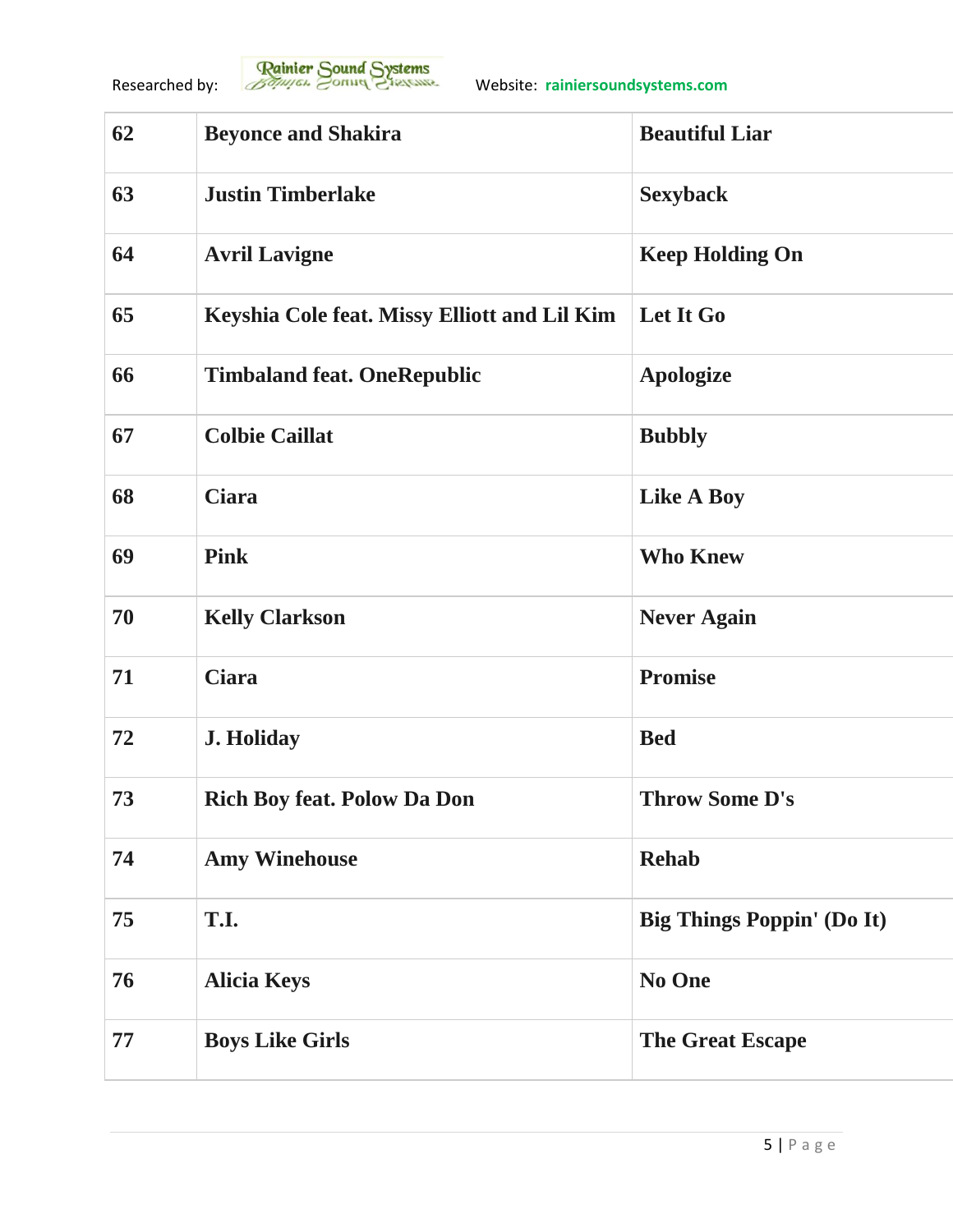| 78 | Unk                                                     | 2 Step                         |
|----|---------------------------------------------------------|--------------------------------|
| 79 | <b>Paula DeAnda feat. The DEY</b>                       | <b>Walk Away (Remember Me)</b> |
| 80 | <b>Young Jeezy feat. R. Kelly</b>                       | <b>Go Getta</b>                |
| 81 | Hellogoodbye                                            | Here (In Your Arms)            |
| 82 | <b>Pretty Ricky</b>                                     | <b>On The Hotline</b>          |
| 83 | <b>Gwen Stefani</b>                                     | Wind It Up                     |
| 84 | <b>Baby Bash feat. T-Pain</b>                           | <b>Cyclone</b>                 |
| 85 | <b>Rihanna and Sean Paul</b>                            | <b>Break It Off</b>            |
| 86 | <b>Lifehouse</b>                                        | <b>First Time</b>              |
| 87 | 50 Cent feat. Justin Timberlake and<br><b>Timbaland</b> | <b>Ayo Technology</b>          |
| 88 | <b>Bow Wow feat. T-Pain and Johnta Austin</b>           | <b>Outta My System</b>         |
| 89 | <b>Taylor Swift</b>                                     | <b>Teardrops On My Guitar</b>  |
| 90 | <b>Rihanna</b>                                          | <b>Shut Up And Drive</b>       |
| 91 | <b>Red Hot Chili Peppers</b>                            | Snow ((Hey Oh))                |
| 92 | <b>Ludacris feat. Pharrell</b>                          | <b>Money Maker</b>             |
| 93 | <b>Chris Brown feat. T-Pain</b>                         | <b>Kiss Kiss</b>               |